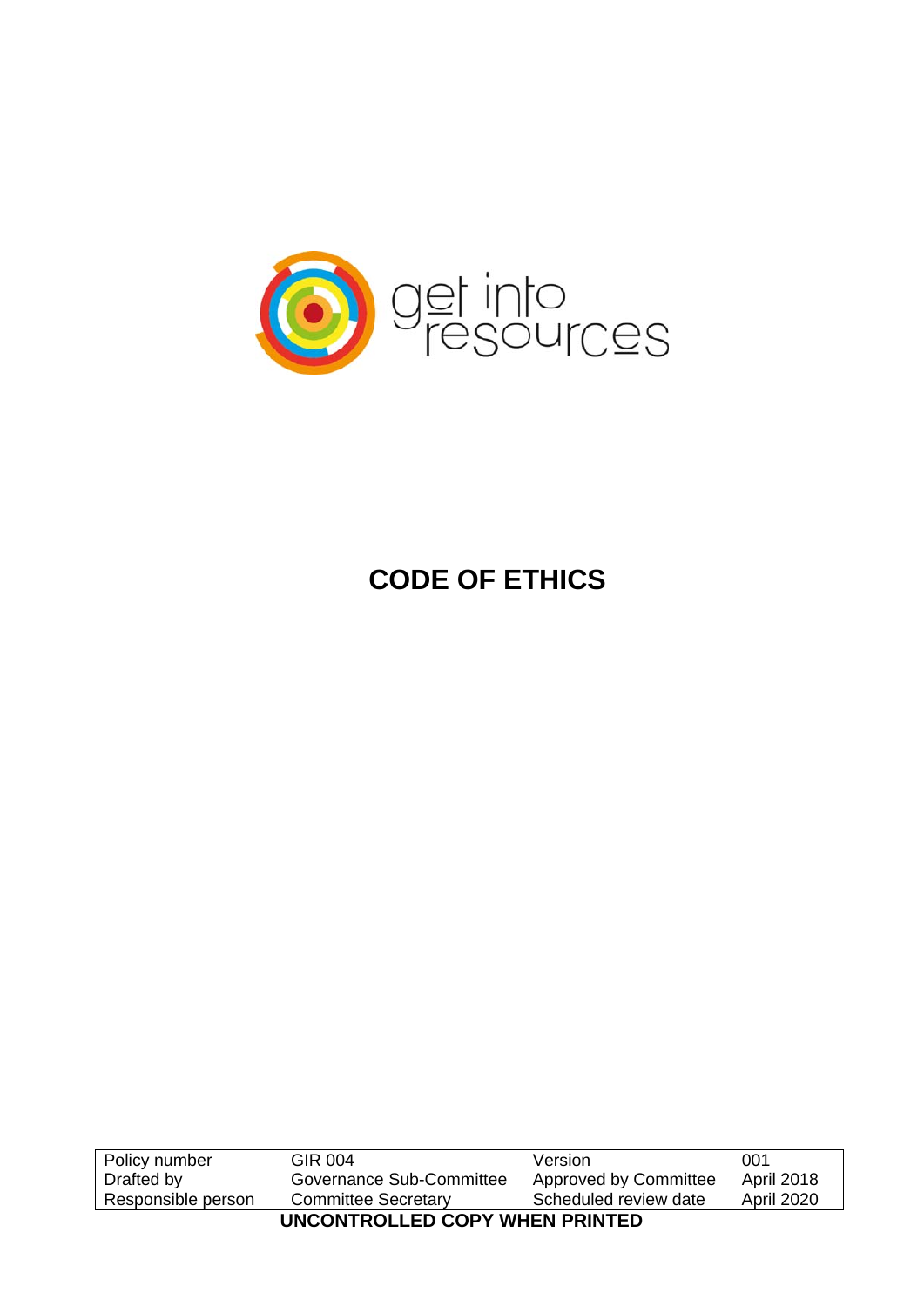

# **CODE OF ETHICS**

### **1. DEFINITIONS**

**Endorsed Activity** means any activity, meeting or event approved by the Get Into Resources Committee

**Participants** means any Committee Member or Volunteer who participates in any Get Into Resources Endorsed Activity

#### **2. PURPOSE**

This policy is designed to provide guidelines for behaviour to allow Get Into Resources Inc Participants to conduct themselves in an ethical way.

#### **3. POLICY**

Get Into Resources Inc commits itself to operating in accordance with an ethical code as detailed below in consultation with Committee Members.

#### **4. DISCLAIMER**

This policy forms part of the governance package of Get Into Resources Inc. which can be found at www.getintoresources.com

| Policy number                  | GIR 004                    | Version               | 001               |  |
|--------------------------------|----------------------------|-----------------------|-------------------|--|
| Drafted by                     | Governance Sub-Committee   | Approved by Committee | <b>April 2018</b> |  |
| Responsible person             | <b>Committee Secretary</b> | Scheduled review date | <b>April 2020</b> |  |
| UNCONTROLLED COPY WHEN PRINTED |                            |                       |                   |  |